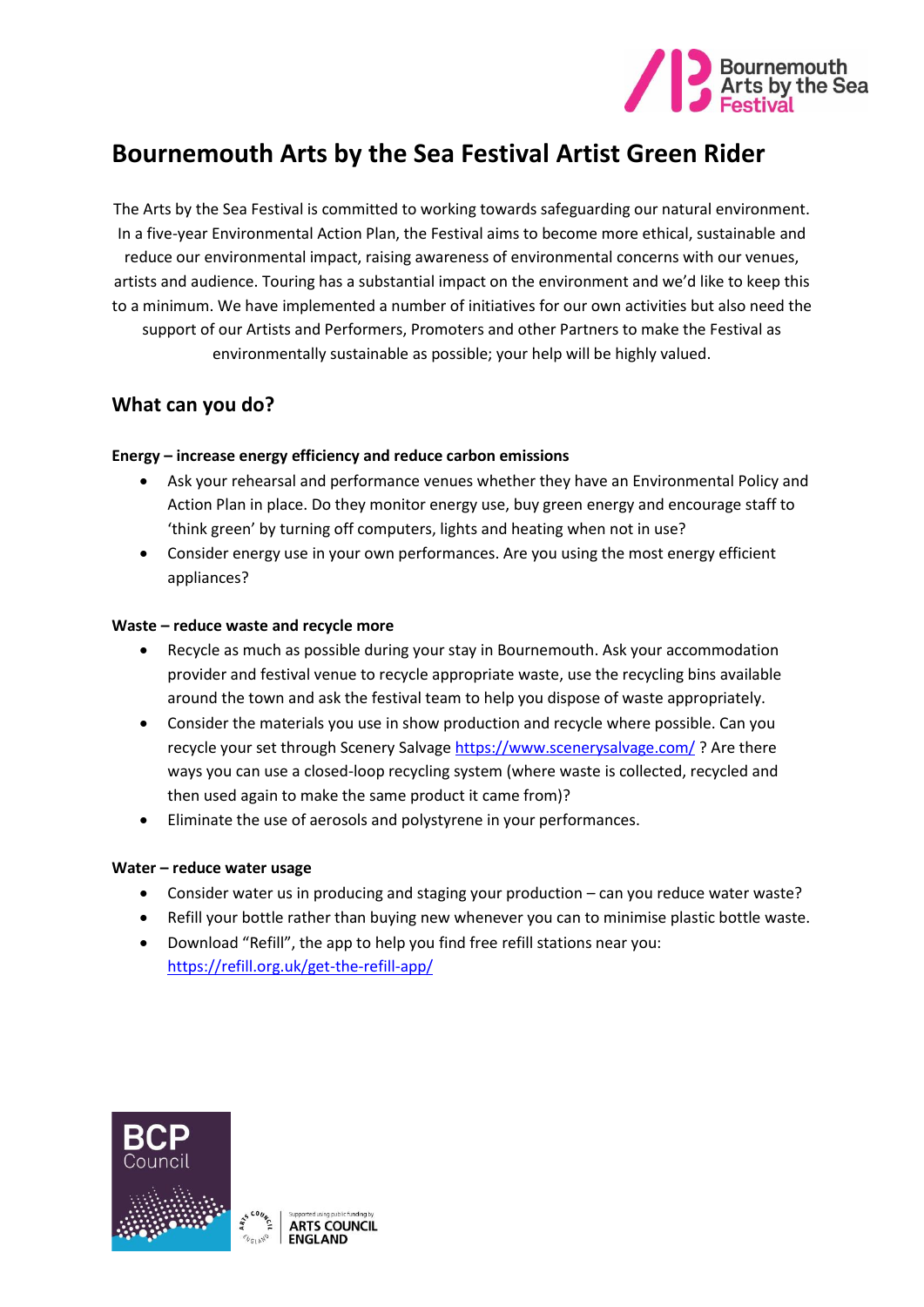

# **Sustainability**

### **Travel**

- Travel sustainably to Bournemouth or while you are here. You can find out about public transport options on the Getting About website <http://www.gettingabout.co.uk/homepage.aspx> or the council's website <http://www.bournemouth.gov.uk/travelandtransport/travelandtransport.aspx>
- Most of our outdoor festival venues are in the town centre (the central and lower gardens, town square, pier approach, seafront, bandstand) and any indoor venues are likely to be in the town centre or a short bus journey away.
- Our local bus companies are:
	- o Yellow Buses<https://www.bybus.co.uk/> and
	- o More Buses [http://morebus.co.uk/.](http://morebus.co.uk/)
- Our local bicycle hire shop:
	- o Front Bike Hire<http://www.frontbikehire.co.uk/>
	- o Beach Cycle Hire<http://www.koolcyclehirebournemouth.co.uk/>
	- o Kool Cycle Hire <http://www.koolcyclehirebournemouth.co.uk/>

### **Hotels**

- Check out the Green Tourism Awards website for a list of award-winning hotels with green credentials in the area: <http://www.green-tourism.com/>
	- 1. The Green House Hotel (Gold)<http://www.thegreenhousehotel.co.uk/>
	- 2. Best Western Hotel Royale (Gold)<http://oceana-collection.com/>
	- 3. Hallmark Bournemouth East Cliff (Silver) <http://www.hallmarkhotels.co.uk/hotels/Hallmark-Bournemouth-East-Cliff>
	- 4. Best Western Plus, The Connaught Hotel (Silver)<http://www.theconnaught.co.uk/>
	- 5. Hallmark Hotel Bournemouth Carlton (Silver)<http://www.hallmarkhotels.co.uk/>
	- 6. Village Hotel Bournemouth (not awarded but part of the village green): <https://www.village-hotels.co.uk/hotels/bournemouth/>

### **Food & drink**

- Search under 'food community' on <http://www.sustainablefoodcity.org/food-community> for local businesses, café and restaurants that source sustainable, Fairtrade or local products. Some suggestions are:
	- 1. The Arbor Restaurant at the Green House Hotel <http://www.arbor-restaurant.co.uk/>
	- 2. Mad Cucumber (vegan, locally sourced, seasonal and organic food) <http://www.madcucumber.com/>
	- 3. Schpoons & Forx, at the Hilton (locally sourced and seasonal food) [http://www3.hilton.com/en/hotels/united-kingdom/hilton-bournemouth-](http://www3.hilton.com/en/hotels/united-kingdom/hilton-bournemouth-BOHTMHI/dining/schpoonsandforx.html)[BOHTMHI/dining/schpoonsandforx.html](http://www3.hilton.com/en/hotels/united-kingdom/hilton-bournemouth-BOHTMHI/dining/schpoonsandforx.html)